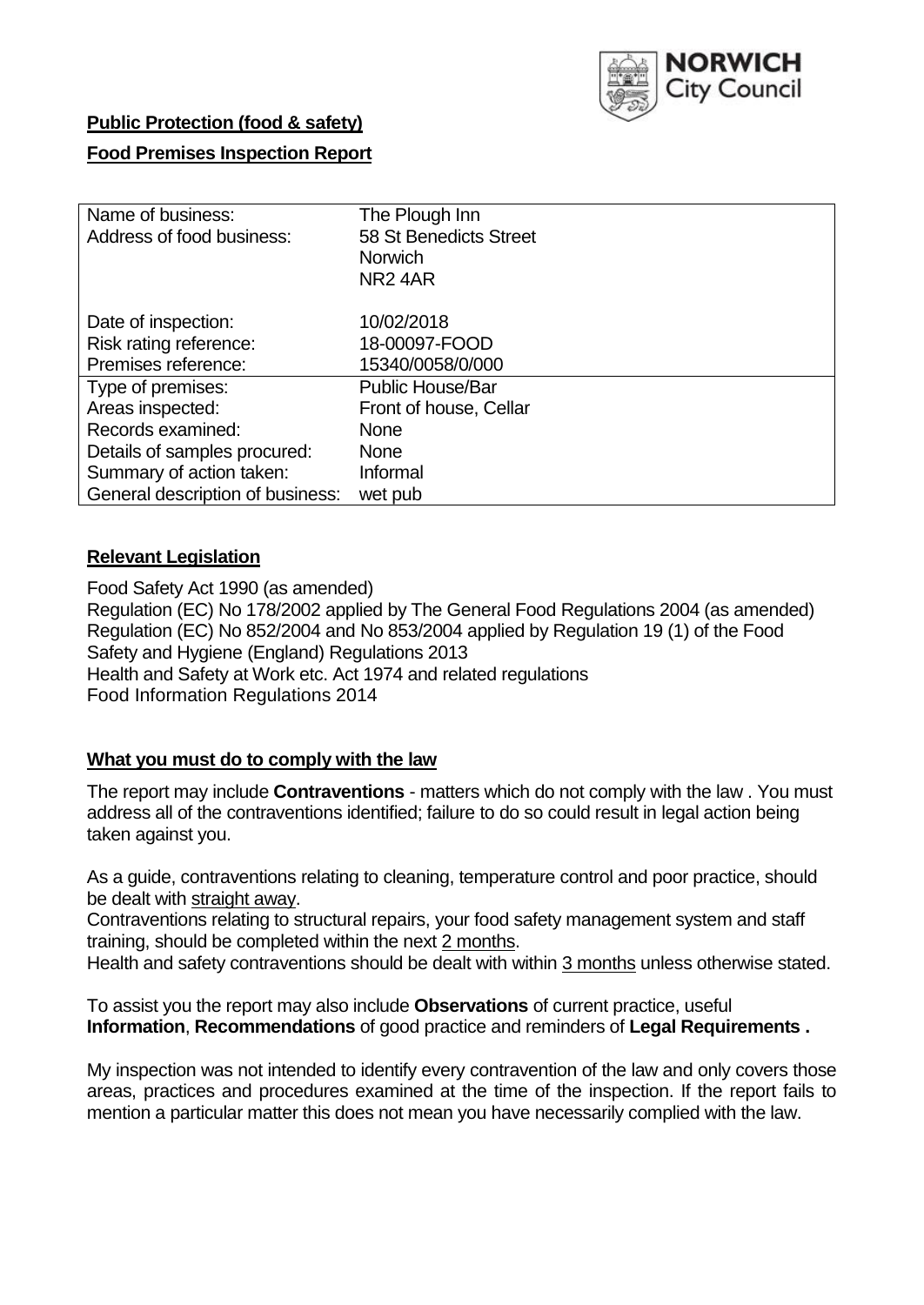# **FOOD SAFETY**

#### **How we calculate your Food Hygiene Rating:**

The food safety section has been divided into the three areas which you are scored against for the hygiene rating: 1. food hygiene and safety procedures, 2. structural requirements and 3. confidence in management/control procedures. Each section begins with a summary of what was observed and the score you have been given. Details of how these scores combine to produce your overall food hygiene rating are shown in the table.

| <b>Compliance Area</b>                     |          |    |           | <b>You Score</b> |               |    |           |    |                |  |  |
|--------------------------------------------|----------|----|-----------|------------------|---------------|----|-----------|----|----------------|--|--|
| Food Hygiene and Safety                    |          |    |           | $\Omega$         | 5             | 10 | 15        | 20 | 25             |  |  |
| <b>Structure and Cleaning</b>              |          |    |           | $\Omega$         | 5             | 10 | 15        | 20 | 25             |  |  |
| Confidence in management & control systems |          |    |           | $\overline{0}$   | 5             | 10 | 15        | 20 | 30             |  |  |
|                                            |          |    |           |                  |               |    |           |    |                |  |  |
| <b>Your Total score</b>                    | $0 - 15$ | 20 | $25 - 30$ |                  | $35 - 40$     |    | $45 - 50$ |    | > 50           |  |  |
| <b>Your Worst score</b>                    | 5        | 10 | 10        |                  | 15            |    | 20        |    | $\blacksquare$ |  |  |
|                                            |          |    |           |                  |               |    |           |    |                |  |  |
| <b>Your Rating is</b>                      | 5        | 4  |           | 3                | $\mathcal{P}$ |    |           |    | 0              |  |  |

Your Food Hygiene Rating is 5 - a very good standard

## **1. Food Hygiene and Safety**

Food hygiene standards are high. You demonstrated a very good standard of compliance with legal requirements. You have safe food handling practices and procedures and all the necessary control measures to prevent cross-contamination are in place. Some minor contraventions require your attention. **(Score 5)**

000005

### Hand-washing

**Contravention** The following evidence indicated hand-washing was not suitably managed:

• there was no hot water to bar hand wash basin

#### Temperature Control

**Observation** You have cut meat pie displayed on the counter - while pastry covered pies can be held at room temperature for extended periods, any cut pie can only be displayed at room temperature for a maximum of 4 hours

### **2. Structure and Cleaning**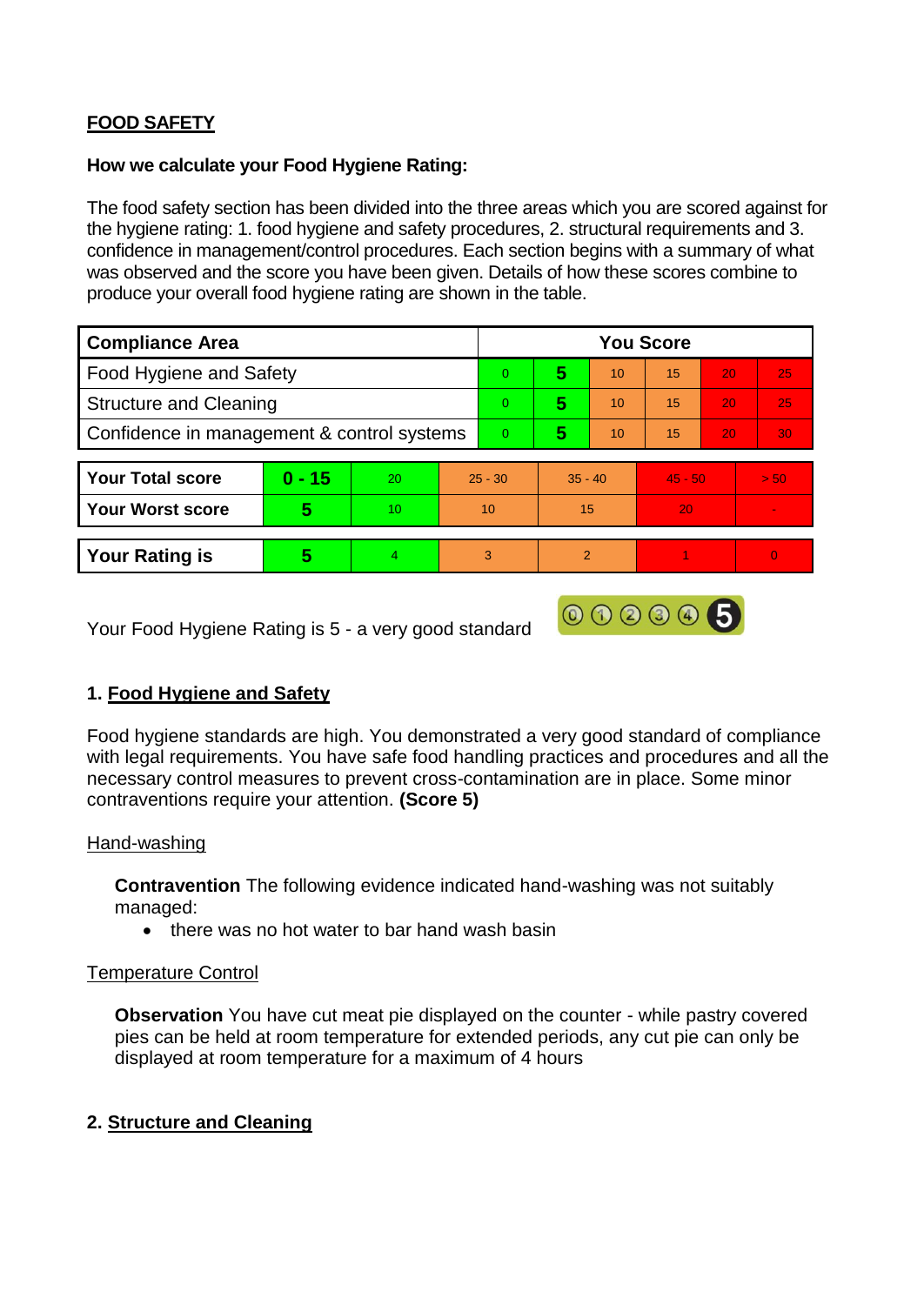The structure facilities and standard of cleaning and maintenance are all of a good standard and only minor repairs and/or improvements are required. Pest control and waste disposal provisions are adequate. The minor contraventions require your attention. **(Score 5)**

## Cleaning of Equipment and Food Contact Surfaces

**Observation** ice machine clean but pay more attention to the top of the until where it was possible to see black mould starting to grow.

### Cleaning Chemicals / Materials / Equipment and Methods

**Observation** I was pleased to see that the premises was kept generally clean

#### **Maintenance**

**Contravention** The following items had not been suitably maintained and must be repaired or replaced:

- there were areas of the cellar wall that require repair as shown in the photo of th mould growth on the cellar wall.
- there was some wooden boarding fixed to the cellar wall on the front side of the pub that needs to be sealed, either painted or varnished

### **3. Confidence in Management**

A food safety management system is in place and you demonstrate a very good standard of compliance with the law. Food hazards are understood properly controlled managed and reviewed. You have a good track record. There are some minor contraventions which require your attention. **(Score 5)**

### Type of Food Safety Management System Required

 **Contravention** You currently do not have a food safety management system. Although your business is low risk you still require a minimum amount of documentation. This might include your hygiene rules, pest control reports, a staff illness and exclusion policy, a cleaning schedule and handover diary etc.:

#### Safe Methods

**Information** Ensure you maintain a robust system to ensure that pie slices are not displayed for Longer than 4 hours

### **Allergens**

 **Information** you are required to identify any allergens in the drinks that you serve

(i.e.

gluten, sulphur dioxide) and to have a system to inform you customers of this